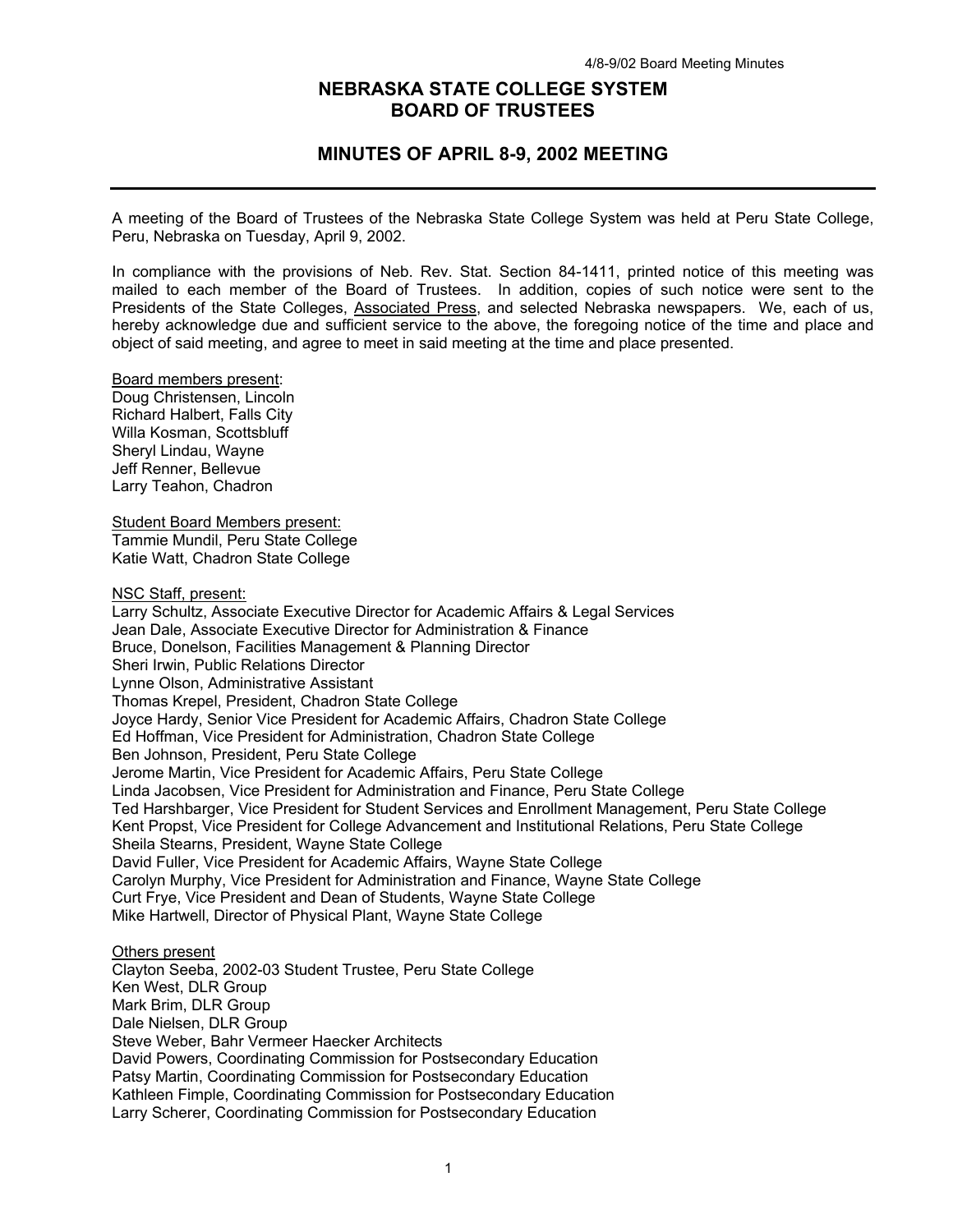The Academic and Personnel Committee and the Fiscal and Facilities Committee met via conference call to discuss agenda items. No action was taken.

# **Monday, April 8, 2002**

The Board of Trustees and the Executive Director met with members of the Student Senate and support and professional staff employees throughout the afternoon.

Board members convened in Executive Session at 3:00 p.m. to discuss the President's evaluations and the distinguished service award recommendation submitted by Peru State College. No action was taken.

# **Tuesday, April 9, 2002**

The Board of Trustees met with members of the Peru State College Faculty Senate.

# **CALL TO ORDER—BUSINESS MEETING**

Board Chair Renner called the business meeting to order at 9:00 a.m.

# **APPROVAL OF MEETING AGENDA**

The meeting agenda for April 9, 2002 was approved as presented.

# **ITEMS FOR DISCUSSION AND ACTION**

Ken West, Mark Brim, and Dale Nielsen, representatives from DLR Group presented the program statement for the construction and renovation of the Health and Fitness Complex for Peru State College. No action was taken. (Copy on file in System Office.)

Steve Weber, representative from Bahr Vermeer and Haecker presented the program statement for the renovation and addition to the Campus Maintenance Facilities for Wayne State College. No action was taken. (Copy on file in System Office.)

# **Academic and Personnel Committee**

# Personnel Recommendations

A motion to approve the personnel recommendations submitted by the colleges was unanimously recommended by the committee for full Board approval. (Copies are attached to the official minutes.)

# 2002-03 Salary Policy

A motion to approve the 2002-03 salary policy as follows was unanimously recommended by the committee for full Board approval.

Unionized Faculty (SCEA): As per collective bargaining agreement (5.5% across the board for all bargaining unit members with satisfactory performance).

Unionized Professional Staff (NSCPA): As per collective bargaining agreement (5.5% across the board to all bargaining unit members with satisfactory or better performance).

Unionized Support Staff (NAPE): As per collective bargaining agreement (4.0% + \$300 across the board to all bargaining unit members with satisfactory or better performance).

Non-unionized Professional Staff: Each college and the System Office is authorized to provide a salary increase of 5.5% over the existing 2001-02 salary base to each non-union professional staff employee with satisfactory performance. A salary increase of more or less than 5.5% is also authorized based on performance.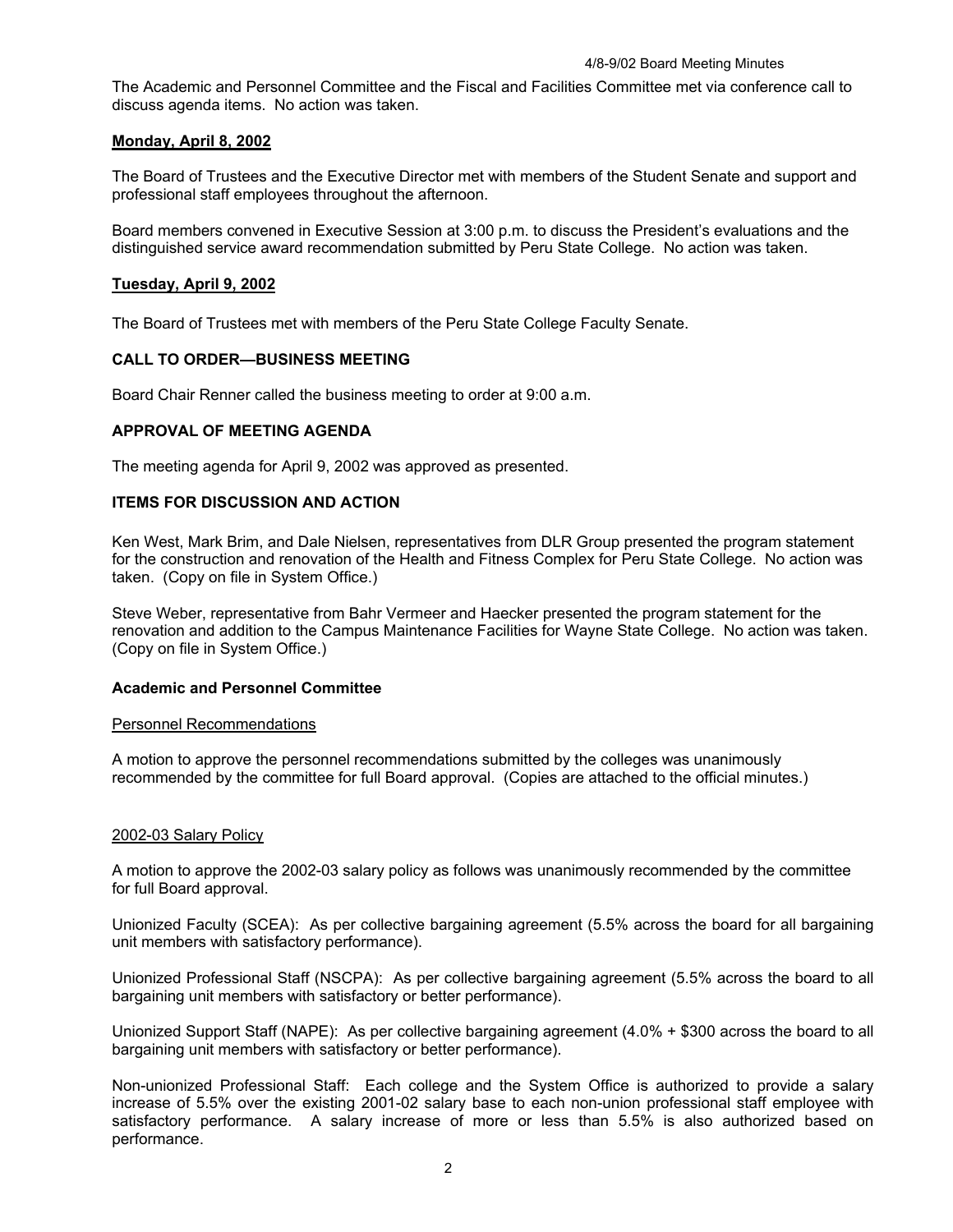Non-unionized Support Staff: Each college and the System Office is authorized to provide a salary increase of 5.5% over the existing 2001-02 salary base to each non-union support staff employee with satisfactory performance. A salary increase of more or less than 5.5% is also authorized based on performance.

# Program Review

A motion to approve the program review recommendations relating to each degree program and forward the report to the Nebraska Coordinating Commission for Postsecondary Education as follows was unanimously recommended by the committee for full Board approval.

Chadron State College:

Business Education – continue the undergraduate program Business Administration – continue the undergraduate and graduate programs Criminal Justice – continue the undergraduate program Industrial Technology Education – continue the undergraduate program Industrial Management – continue the undergraduate program Mathematics Education – continue the undergraduate program Mathematics – continue the undergraduate programs Social Sciences – continue the undergraduate program

Peru State College:

Business Administration – continue the undergraduate programs Mathematics – continue the undergraduate program Natural Science – (follow-up report) continue the undergraduate program Graduate Center – continue the center Lincoln Center – continue the center

Wayne State College:

Business Administration – continue the undergraduate and graduate programs Criminal Justice – continue the undergraduate program Mathematics – continue the undergraduate and graduate programs Industrial Technology – continue the undergraduate program Social Sciences – continue the undergraduate program

# Insurance Renewals

A motion authorizing the Executive Director to renew the current insurance coverages in the most costeffective manner was unanimously recommended by the committee for full Board approval.

# Proposed Policy Revision; Policy 3000-Final Approval

A motion to approve the amendment of Policy 3000 Admissions Requirements; Undergraduate was unanimously recommended by the committee for full Board approval.

# Proposed Policy Revision; Policy 3402-Final Approval

A motion to approve the revision of Policy 3402 Non-Residents Working Full-Time in Nebraska was unanimously recommended by the committee for full Board approval.

# Proposed Policy Revision; Policy 3403-Final Approval

A motion to approve the implementation of a three-year pilot program, known as the Nebraska State Colleges' Opportunity Award, was unanimously recommended by the committee for full Board approval.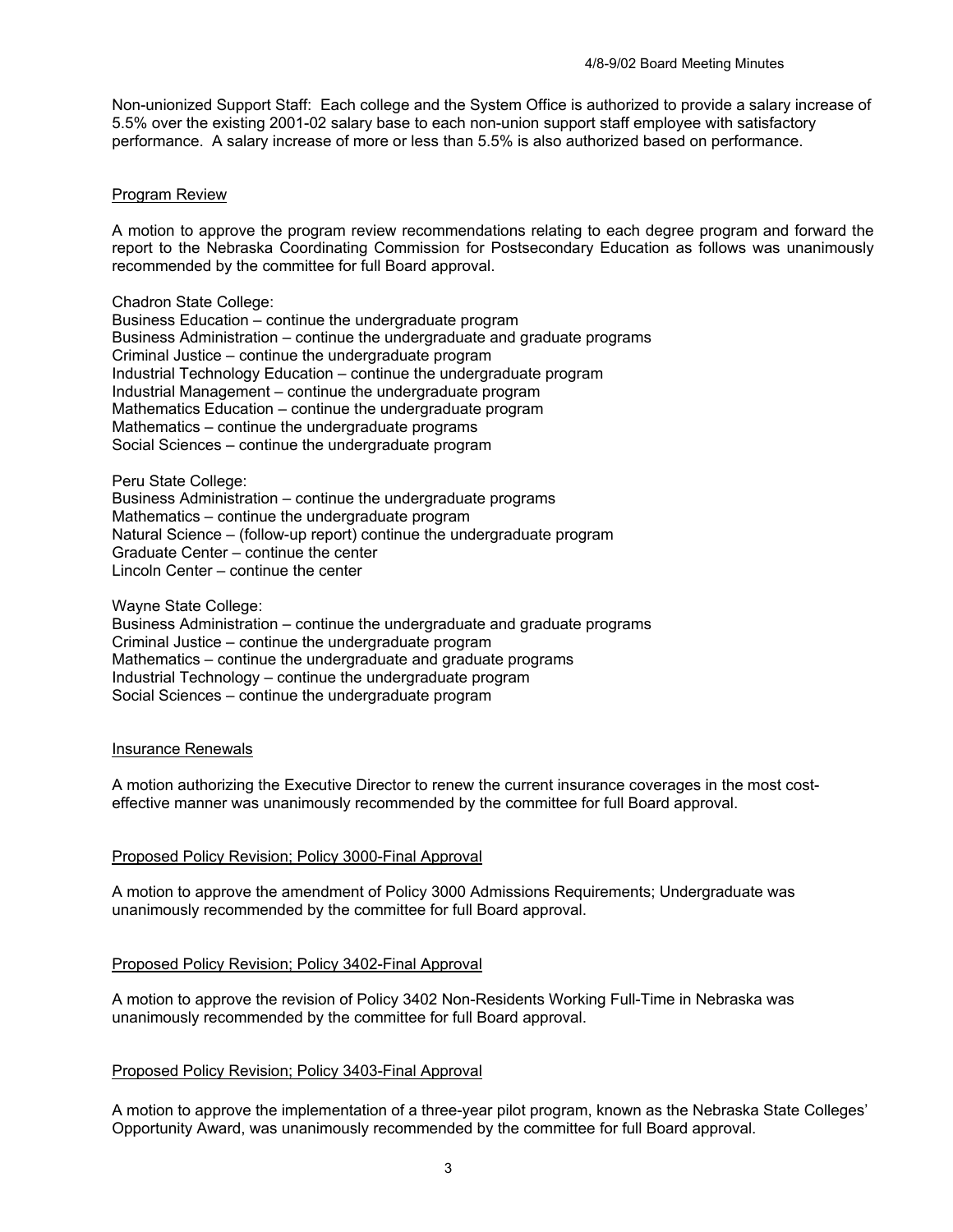# Proposed Policy Revision; Policy 5405-Final Approval

A motion to approve the amendment of Policy 5405, the system retirement plan, was unanimously recommended by the committee for full Board approval.

# Proposed Policy Revision; Policy 8035-Final Approval

A motion to approve the amendment of Policy 8035 to permit the use of alcohol on college property was recommended by the committee for full Board approval. Voting aye: Halbert, Kosman, Lindau, Renner and Teahon. Voting nay: Christensen. Student Opinion aye: Mundil and Watt.

# Chadron State College Information Management Systems Program Name Change

A motion to approve a Bachelor of Science degree name change from Information Management Systems to Information Science and Technology for Chadron State College was unanimously recommended by the committee for full Board approval

# Resolution to Establish the Educational Enhancement Fund

A motion to adopt a resolution authorizing the Executive Director to establish an Educational Enhancement Fund on behalf of the Board of Trustees at the Lincoln Community Foundation, Inc. was unanimously recommended by the committee for full Board approval.

# Promotion in Rank and Tenure Awards

A motion to accept the reports on rank promotion granted and tenure awarded to faculty in the Nebraska State Colleges System was unanimously recommended by the committee for full Board approval. (Recommendations are attached to the official minutes.)

# Peru State College Psychology/Sociology Major Revisions and Sociology Program Elimination

A motion to approve the proposed revisions to the Psychology/Sociology major at Peru State College including the elimination of the Sociology program was unanimously recommended by the committee for full Board approval.

# Wayne State College Health Science Concentration Added

A motion to approve the addition of a Health Science concentration to the Bachelor of Science degree program in Life Sciences at Wayne State College was unanimously recommended by the committee for full Board approval.

# Wayne State College Journalism Subject Endorsement Name Change

A motion to approve a name change in the Journalism Subject Endorsement, BA/BS, at Wayne State College to Journalism and Mass Communication was unanimously recommended by the committee for full Board approval.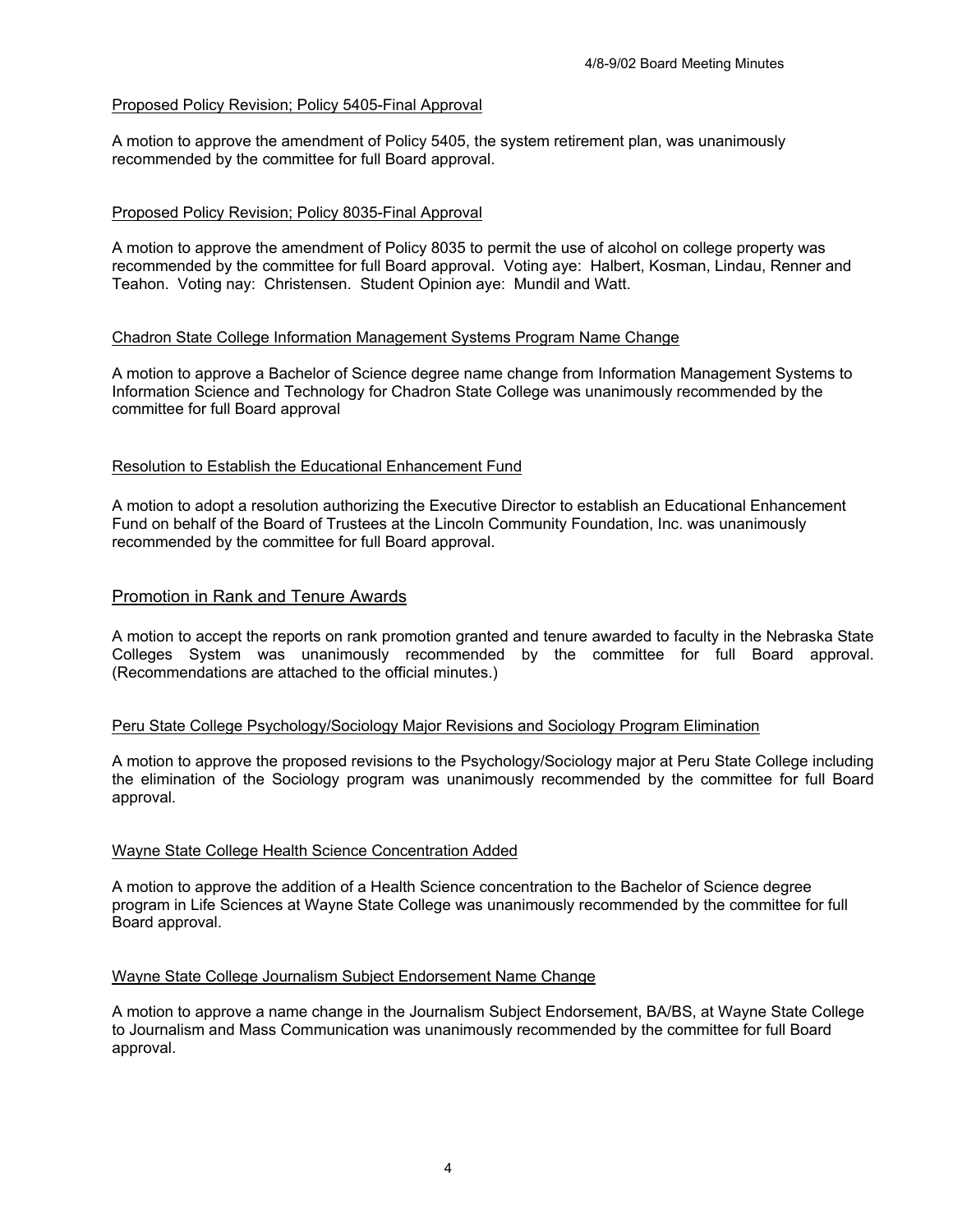# Wayne State College Technology Major Changes

A motion to approve the revisions of the major in Technology, BA/BS, at Wayne State College including concentration name changes from Technical Competency to Industrial Trades Occupations and from Ag-Tech to Agricultural Occupations, and the addition of two new concentrations in Computer Occupations and Management Services Occupations was unanimously recommended by the committee for full Board approval.

# Distinguished Service Award

A motion to approve the Distinguished Service Award recommendation submitted by Peru State College was unanimously recommended by the committee for full Board approval.

### Coordinating Commission

The following individuals from the Coordinating Commission for Postsecondary Education attended the meeting to discuss changes in Rule 10 and the Commission's role in approving program offerings: David Powers, Executive Director; Patsy Martin, Communications & Special Projects Officer; Larry Sherer, Planning and Policy Officer and Kathleen Fimple, Academic Program Specialist.

David Powers thanked the Board for asking him and his colleagues to attend the meeting. He explained the role of the Coordinating Commission with regard to program review, the budget recommendation process, non-duplication of programs and designation of geographic and programmatic service regions.

The challenge of assuring that there is no unnecessary duplication of courses is complicated because there are 3-5 public institutions and learning centers within the three service regions in Nebraska covered by the state colleges. Information distributed by Dr. Powers showed the number of high school graduates from Nebraska attending college for the first time. At Peru 37% of its students are over 25 years of age. The data distributed indicated the extent to which each state college was penetrating its market with respect to its competition.

Powers indicated that the NSC's play an important role in economic development, adult education, adult completion programs and are the primary means for assuring that the rural areas of Nebraska prosper. The state colleges help to insure that the rural areas of Nebraska are not depopulated and can remain viable.

Powers also said that PSC is the driver of economic development as well as the social, community and human development for its service region. The Commission believes that Peru must be healthy; and consequently, Peru has been placed at the top of the list for prioritization for remodeling of facilities. CCPE has been enthusiastic about approving Peru's off-campus centers; however, the centers in Sarpy County and Lincoln could be considered distractions from meeting the needs of the southeast counties. Nevertheless, they are in Peru's service region, and to the extent that the programs offered are not duplicates and the centers are not inappropriately using state funds, the commission is enthusiastic and has approved those centers.

Data showing areas where Nebraska high school graduates are not attending Nebraska higher education institutions was reviewed. The Omaha area is where most attention is needed according to this data as the number of graduates not attending higher education institutions from the Omaha area is high.

Rule 10 changes were discussed. There are 3-5 public institutions in the service region served by Peru. Trustee Lindau pointed out that the 3-5 institutions are totally different within the region and the CCPE and its staff need to keep that in mind when it makes decisions.

Need and demand are defined by the CCPE as jobs available and students wanting the courses offered. Differences in definition of need and demand are quite evident. Just because a review is triggered doesn't mean that the CCPE will automatically refuse to permit the program or courses to be offered.

President Johnson suggested that some/many students don't want to take UNL courses even though they live in or near Lincoln. He asked how that is factored into the CCPE's decision-making process. He said that students choose which schools they want to attend and the question is, "Should we deny them the opportunity to be educated in a metropolitan area because the CCPE wants them to be educated in a different area?"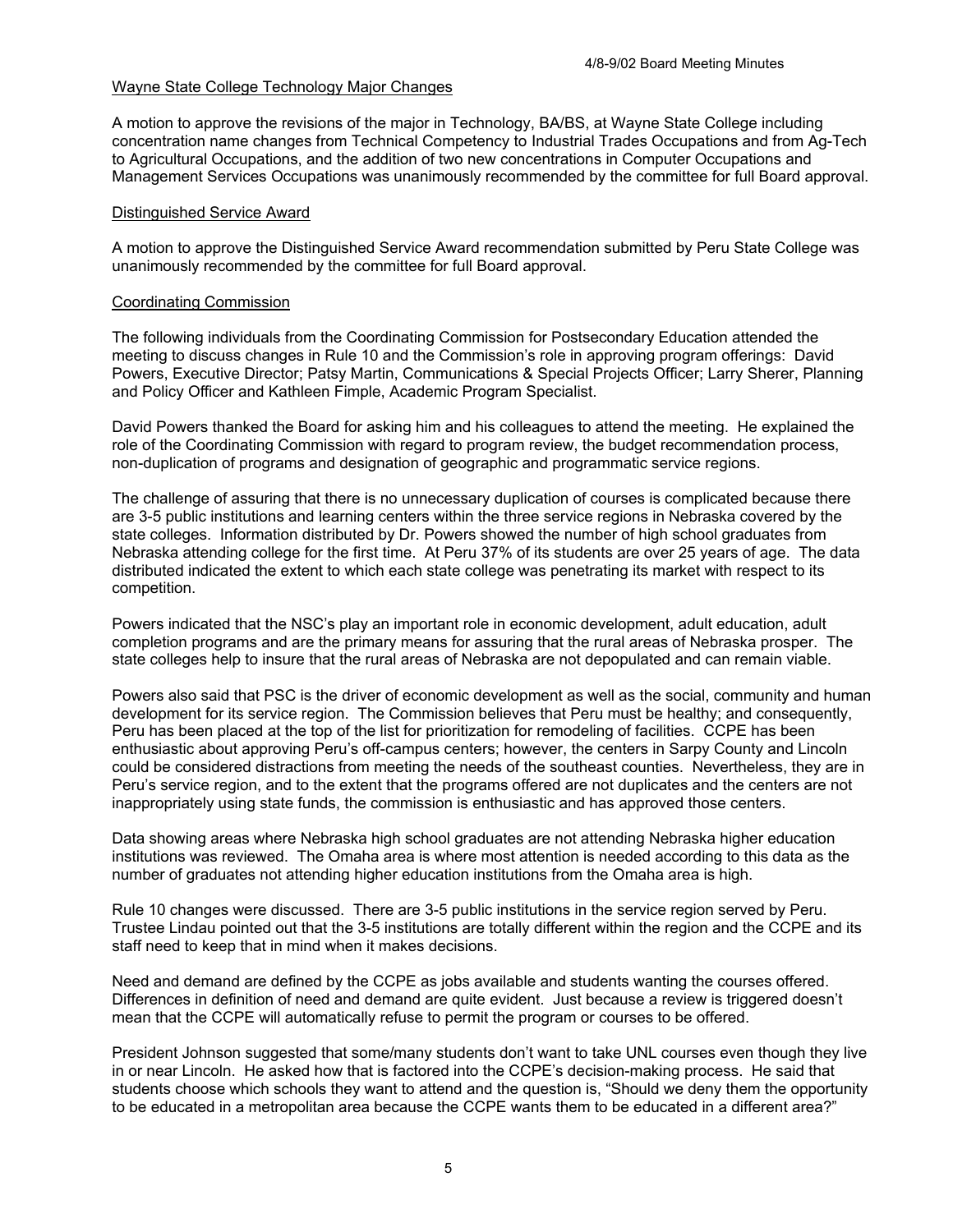Trustee Christensen asked if the CCPE was giving the state colleges blanket authority to have teacher education in whatever area they want?

Dr. Powers stated, "The changes to the rule were a trigger to review any programs or courses being offered within 30 miles of the main campus of another institution. Consultation is a key part of the rule as well. Maybe courses can be offered in cooperation with other institutions in the area. The Legislature expects this to be occurring."

Trustee Kosman said, "NSC students and Nebraskans are the ones with whom the CCPE should be most concerned." She commented that we should strive to make the colleges less territorial, and this rule appears to be making them more territorial. The needs of Nebraskans should be the focus. She went on to say, "if a class is offered and the class is filled, that means the Nebraskans want that class whether it is the most expensive, whether two blocks from their home or for whatever the reason. " The citizens who pay the taxes and tuition have chosen to enroll where they want to.

Dr. Powers replied, "Student demand and societal need are the two most important drivers and that those must 'trump' duplication questions."

President Johnson pointed out that Chadron's model of collaboration with Western Community College has been very successful. Likewise, Southeast Community College requested that Peru offer four popular programs because SCC students were having difficulty getting into the University. However, because the University objected, the CCPE gave permission for Peru to offer Business Technology only. Peru was denied permission to offer Education, Business and Criminal Justice. Thus, Peru cannot be successful in collaboration with partner schools even though SCC wants to work with Peru.

Trustee Christensen commented that ultimately the pendulum swings back. "We started this way back when, when all the colleges were doing whatever they wanted anytime and then asking the Legislature to fund all this", he said. Eventually the Legislature said no. The movement that started the Coordinating Commission came from a former member of this Board. Christensen went on to say that he hoped that if these colleges can demonstrate that they can attract students from their service region, whatever that is, that will serve not only a need on the part of what students are demanding but in terms of what society needs, i.e. getting kids who will stay in southeast Nebraska or in our other more rural areas, then that will trump any other institutions need to say "stay out of our area."

David Powers replied, "Absolutely."

President Johnson said, "One of the ways to do that is not to restrict us in offering courses, i.e., to prove ahead of time that there is a need for a program we could offer in the Lincoln center." Rather than get "up front" approval, we should review the program a year later—take a look at the enrollment, and if, in fact, there is a sizeable enrollment there, that would be the indication of need and demand.

Dr. Powers responded that he could not agree more. He went on to state that the CCPE had met with NSC Executive Director, Stan Carpenter, November 13 to talk through the draft of Rule 10 changes. "The premise of offering any course that you want at the Lincoln Center is something that we are not objecting to. The proposed rule says, 'offer a full degree or offer 50% or more of a program and has more than 100 students.'" According to Powers, "You might well find a number of courses that people would like to come to. The trigger we are talking about came from the North Central Association. North Central is saying that if your three institutions want to keep their accreditation you have got to go to North Central and get approval from it if you have a center that offers a full degree program or 50% of a degree program with 100 or more students. Thus, it seemed logical that you should get the Commission's approval in those circumstances as well. This draft suggests using the same trigger as North Central and that the CCPE doesn't even review the request unless you are within a certain distance of the main campus of another institution. This one has a 45-mile strikeout. This one has a 30-mile or one hour or 25-mile distance. If you don't like a trigger we don't have to have a trigger, but what we are saying is that if you are going to lease a facility for more than one year, if you are going to have to go to North Central for approval of accreditation then those are triggers that make sense, those are minimal triggers. When we said how about you not even bringing it to us unless you are within 30 miles of another campus we were trying to relieve you of responsibility of even coming to us."

Powers went on to say, "The CCPE is trying to make this very flexible, and we are still seeking your advice." He commented that the three state colleges are a very valuable component of higher education in Nebraska.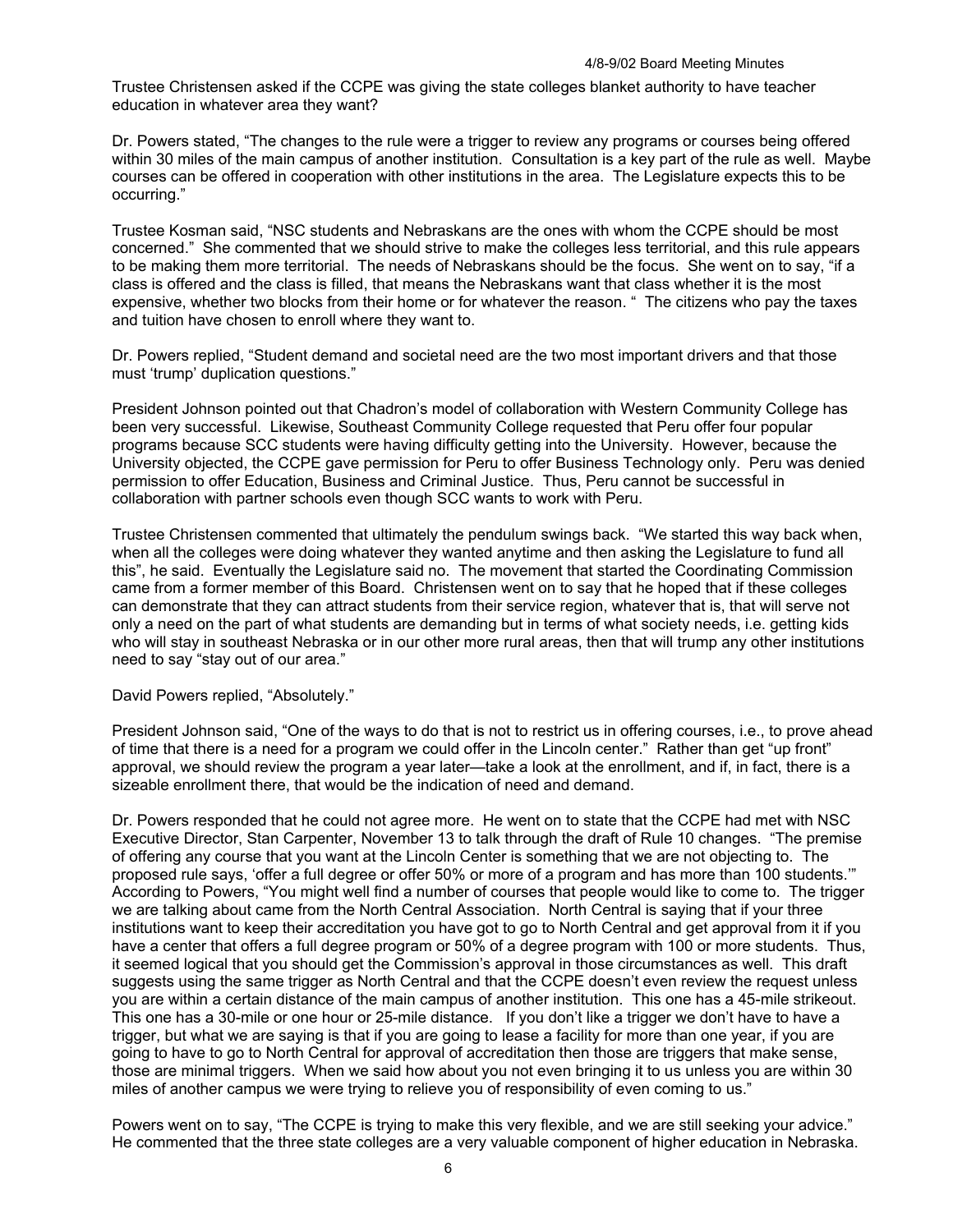#### 4/8-9/02 Board Meeting Minutes

"The NSC and its community college partners are our best hope for the economic development of the rest of the state. And as Trustee Christensen was saying earlier, when you can get people who live in this area to come to your institutions and stay through their sophomore year and graduate and live in that area the state is a winner and you are the economic development engine. We are in this together."

Trustee Kosman commented that, "One concern we have is that our mission gets squeezed between the university and the community colleges, and I think that the CCPE really needs to be aware of that. As you said the community colleges think they should have the first two years, the university thinks no one should be near them, no one should do this or that and at the same time you want our colleges to be profitable and serve our service areas but we are continually being boxed in. I would make a request that you look at those things closely, because you are chopping off our legs."

Dr. Powers said that he agreed with Trustee Kosman's point.

President Krepel asked for clarification about the 30-mile trigger. He asked if the trigger lets the CCPE just look at the proposed offering. Dr. Powers replied that if within the 30-mile limit then it was an approval process. It is not an approval process outside the 30-mile limit.

Dr. Powers thanked the Board for the opportunity to talk to them about the CCPE and proposed changes to Rule 10. Further he indicated that he would be more than happy to come back and meet with the Board at any time.

Trustee Halbert asked if this could be done on an annual basis.

Trustee Christensen suggested that the Board think about scheduling one of its meetings in Lincoln in conjunction with one of the CCPE Board meetings.

# **Fiscal and Facilities Committee**

# Grant Applications and Awards

A motion to approve the following grant applications and awards as submitted by the colleges was unanimously recommended by the committee for full Board approval. Voting aye: Halbert, Kosman, Lindau, Renner, and Teahon. Voting nay: None. Student Opinion aye: Mundil and Watt.

Chadron Applications

- Wetland Education for Two Sites Along the Lewis & Clark National Historic Trail (National Park Service, 2002 Challenge Cost Share Program) -- \$76,118.64
- Planning Grant Title III, Strengthening Institutions, Part A (US Department of Education, Strengthening Institutions Program) -- \$35,000
- Biomedical Research Infrastructure Network Supplement (National Institute of Health through University of Nebraska Medical Center) -- \$127,748

Chadron Award

• The Mari Sandoz High Plains Heritage Center Trail (State of Nebraska, Department of Roads, Transportation Enhancement Improvement Request) -- \$264,000

Wayne Applications

• Insuring Norm Validation for Evaluation of Standards Taught (INVEST) (Eisenhower Professional Development Program) -- \$47,093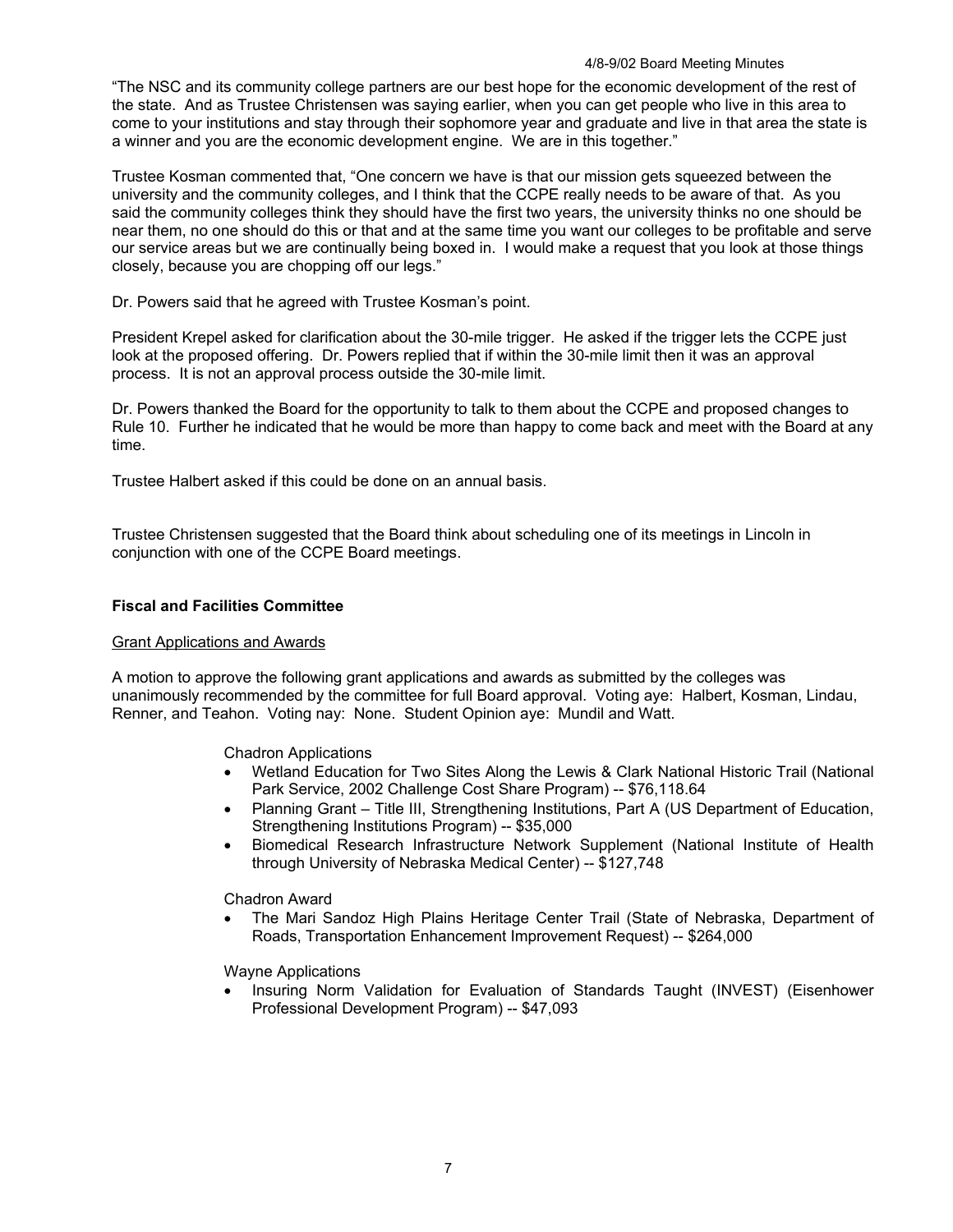- Wayne State College Track Project-Tire Derived Products/Crumb Rubber Grant (Nebraska Department of Environmental Quality) -- \$34,500
- Wayne State College Field Turf-Tire-Derived Products/Crumb Rubber Grant (Nebraska Department of Environmental Quality) -- \$125,000

# Wayne Award

• Nebraska Business Development Center (US Small Business Administration) -- \$54,000

# Resolution on Trails Grant

A motion to approve a resolution concerning an agreement with the State of Nebraska Department of Roads for construction of a pedestrian/bicycle trail at Chadron State College was unanimously recommended by the committee for full Board approval.

# Contracts and Change Orders

A motion to approve the following contract submitted by Chadron State College was unanimously recommended by the committee for full Board approval. Voting aye: Halbert, Kosman, Lindau, Renner, and Teahon. Voting nay: None. Student Opinion aye: Mundil and Watt.

# Chadron State College Contract

• Burkhiser Technology Complex (re-roof) -\$118,493

# LB 309 Allocations and Retrievals

A motion to approve the allocations and retrievals of LB 309 funding was unanimously recommended by the committee for full Board approval. Voting aye: Christensen, Halbert, Kosman, Lindau, Renner, and Teahon. Voting nay: None. Student Opinion aye: Mundil and Watt.

Chadron State College:

Acceptance of \$2,550.00 for fire hydrant installation Retrieval of \$1,700.00 for fire alarm system in Armstrong Complex Retrieval of \$7,118.59 for pool heat exchanger and filter system Retrieval of \$10,850.00 for fire sprinkler system in Burkhiser Complex Retrieval of \$2,550.00 for fire alarm system in Rita King Library Retrieval of \$6,332.50 for window replacement in Math/Science Retrieval of \$7,777.50 for ADA north entry stairs/ramp in Armstrong Gymnasium

Peru State College:

Acceptance of \$40,800.00 for Wheeler Activity Center Phase III – mechanical room renovation Acceptance of \$2,500.00 for ADA restroom modifications in the Administration Building Acceptance of \$8,500.00 for study of steam system in physical plant Acceptance of \$2,550.00 for study of east wall structural repair in physical plant Retrieval of \$2,863.63 for exterior modification to theatre Retrieval of \$1,309.94 for exhaust make-up air system to Wheeler Center Retrieval of \$3,237.50 for steam and condensate line repair Retrieval of \$540.17 for emergency steam/condensate line repair

Wayne State College Acceptance of \$25,500.00 for west entrance replacement at Rice Auditorium.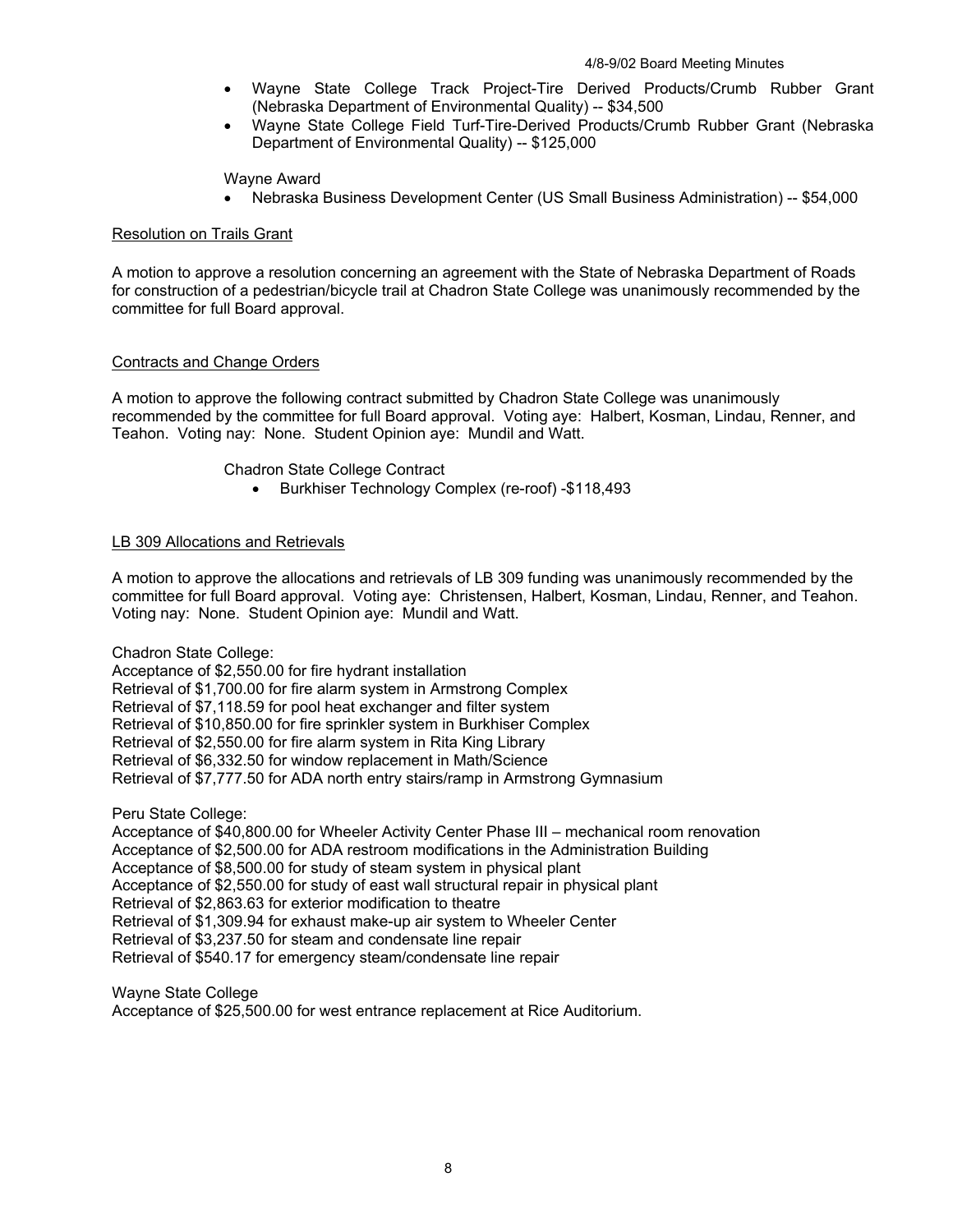# Proposed Distribution of 2002-03 Funds

A motion to tentatively approve the distribution of funds for fiscal year 2002-03 was unanimously recommended by the committee for full Board approval. Voting aye: Christensen, Halbert, Kosman, Lindau, Renner, and Teahon. Voting nay: None. Student Opinion aye: Mundil and Watt.

| <b>PROPOSED DISTRIBUTION OF FUNDS 2002-03</b>   |             |            |              |                     |              |
|-------------------------------------------------|-------------|------------|--------------|---------------------|--------------|
|                                                 | <b>CSC</b>  | <b>PSC</b> | <b>WSC</b>   | $\overline{SO}$     | <b>TOTAL</b> |
|                                                 |             |            |              |                     |              |
| 2001-02 General Funds                           | 12,628,426  | 6,859,237  | 15, 162, 532 | 891,207             | 35,541,402   |
| 2001-02 Cash Funds                              | 5,106,536   | 3,011,224  | 6,757,512    |                     | 14,875,272   |
| Total GF/CF Base 2001-02                        | 17,734,962  | 9,870,461  | 21,920,044   | 891,207             | 50,416,674   |
| <b>General Fund Increases:</b>                  |             |            |              |                     |              |
| Salaries                                        | 688,334     | 385,947    | 834,920      | 35,814              | 1,945,014    |
| <b>Additional Salary \$</b>                     | 27,287      | 10,000     | 62,828       | 0                   | 100,115      |
| <b>Health Insurance</b>                         | 91,540      | 60,015     | 113,058      | 4,118               | 268,731      |
| Operating/Instructional Equip. Expense Increase | 180,523     | 110,842    | 217,326      | 8,523               | 517,214      |
| <b>Instructional Equipment Increase</b>         | $\mathbf 0$ | 0          | 0            | 0                   | $\mathbf 0$  |
| LB 1100 Depreciation                            | 93,333      | 89,583     | 120,488      | 0                   | 303,404      |
| New Bldg. Openings                              | 57,868      | 0          | 16,499       | $\mathsf{O}\xspace$ | 74,367       |
| <b>TSB Rates</b>                                | $\Omega$    | $\Omega$   | 0            | 0                   | $\Omega$     |
| <b>DAS Accounting Rate Increase</b>             | 3,170       | 1,710      | 3,695        | 99                  | 8,673        |
| <b>Tri-State Grad Center</b>                    |             |            |              | 1,391               | 1,391        |
| <b>WSC Additional Utilities</b>                 |             |            | 7,800        |                     | 7,800        |
| Mari Sandoz Director                            | 55,200      |            |              |                     | 55,200       |
| <b>Total General Fund Increase</b>              | 1,197,255   | 658,096    | 1,376,614    | 49,945              | 3,281,909    |
|                                                 |             |            |              |                     |              |
| LB 1100 Adjustments per LB 1                    | 19,914      | 37,933     | (44, 410)    | $\bf{0}$            | 13,437       |
| LB 1 Special Session Reductions (1%)            | (11, 770)   | (6, 393)   | (14, 132)    | (831)               | (33, 126)    |
|                                                 |             |            |              |                     |              |
| <b>Regular Session Adjustments:</b>             |             |            |              |                     |              |
| LB 1310: LB 1100 Reductions                     | (62, 422)   | (87, 192)  | (76, 078)    |                     | (225, 692)   |
| LB 1309:                                        |             |            |              |                     |              |
| <b>Additional 1% Reduction</b>                  | (139, 346)  | (75, 687)  | (167, 308)   | (9,834)             | (392, 175)   |
| <b>Health Insurance Deficit</b>                 | 74,811      | 49,047     | 92,397       | 3,365               | 219,621      |
|                                                 |             |            |              |                     |              |
| <b>Revised General Fund Increase</b>            | 1,078,442   | 575,804    | 1,167,083    | 42,645              | 2,863,974    |
| 2002-03 General Funds                           | 13,706,868  | 7,435,041  | 16,329,615   | 933,852             | 38,405,376   |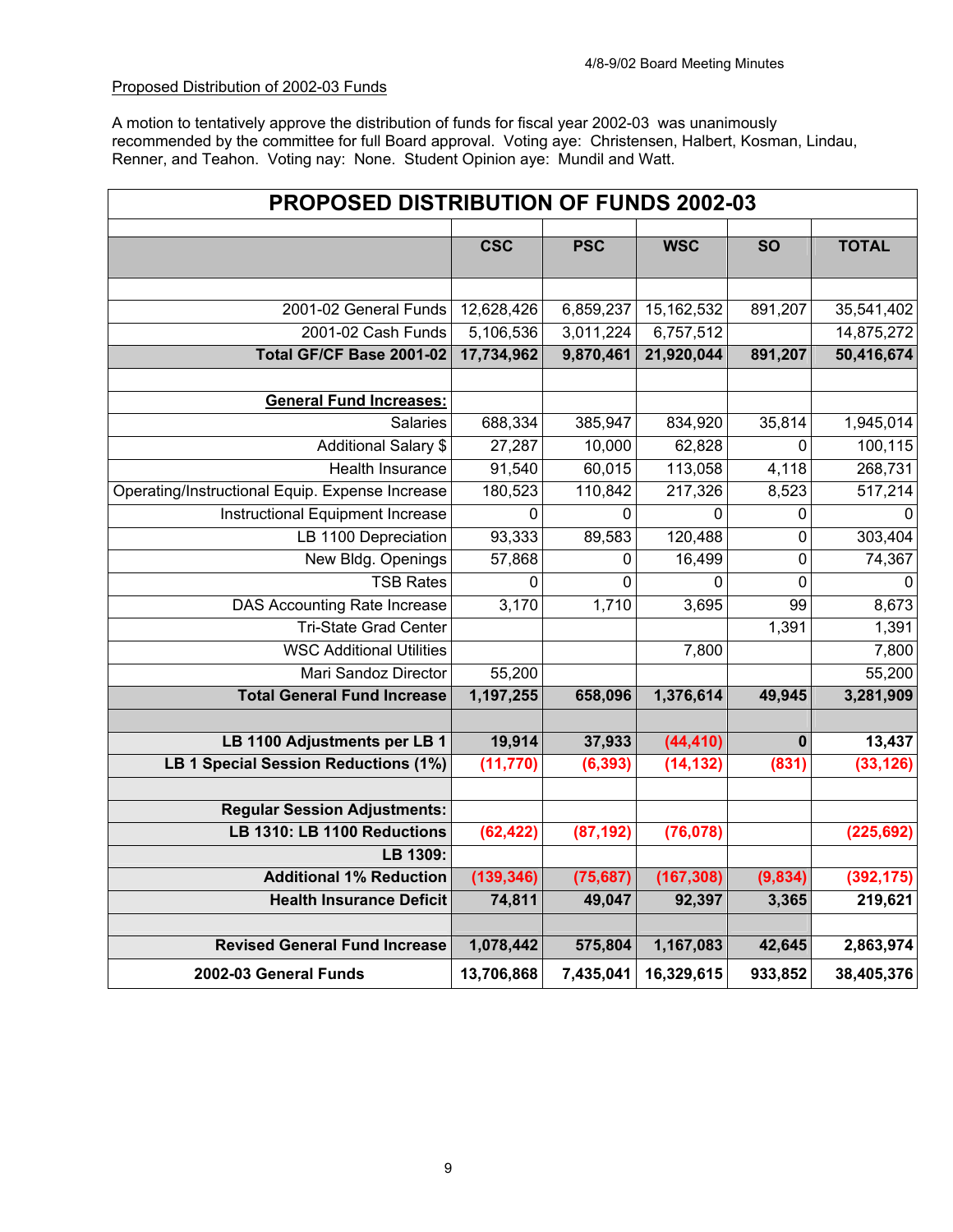### Contingency Maintenance Requests

A motion to approve the resolutions authorizing the state colleges to spend revenue bond surplus funds for contingency maintenance projects on their campuses was unanimously recommended by the committee for full Board approval. Voting aye: Halbert, Kosman, Lindau, Renner, and Teahon. Voting nay: None. Student Opinion aye: Mundil and Watt. (Resolutions are attached to the official minutes.)

Chadron-\$252,500 Peru-\$25,000 Wayne-\$325,000

#### Renew Contract for Revenue Bond Audit

A motion to approve the renewal of the agreement with KPMG to provide revenue bond auditing services for fiscal year 2001-02 for a total fee of \$19,200, which includes out-of-pocket expenses was unanimously recommended by the committee for full Board approval.

#### Food Service Contracts

A motion to approve the 2002-03 food service contract recommendations submitted by Chadron and Wayne State Colleges as follows was unanimously recommended by the committee for full Board approval.

Chadron – CHARTWELLS Wayne – CHARTWELLS Peru is in the process of negotiating their food service contract and will submit their recommendation at the June board meeting.

#### Bookstore Contracts

A motion to approve the 2002-03 bookstore contracts submitted by Chadron, Peru and Wayne State Colleges as follows was unanimously recommended by the committee for full Board approval.

Chadron – NEBRASKA BOOK COMPANY Peru – PERU STATE ADVANCEMENT, INC. Wayne – BARNES & NOBLE BOOKSTORES, INC.

#### Chadron Armory Land Exchange

A motion to approve negotiations with the Nebraska Army National Guard for a land exchange with Chadron State College was unanimously recommended by the committee for full Board approval.

#### WSC Campus Master Plan

A motion to approve the Wayne State College campus master plan update was unanimously recommended by the committee for full Board approval. (Copy on file in System Office.)

#### Program Statement for WSC Maintenance Building Renovation/Addition

A motion to accept the program statement for the Wayne State College Maintenance Building Renovation/Addition was unanimously recommended by the committee for full Board approval. (Copy on file in System Office.)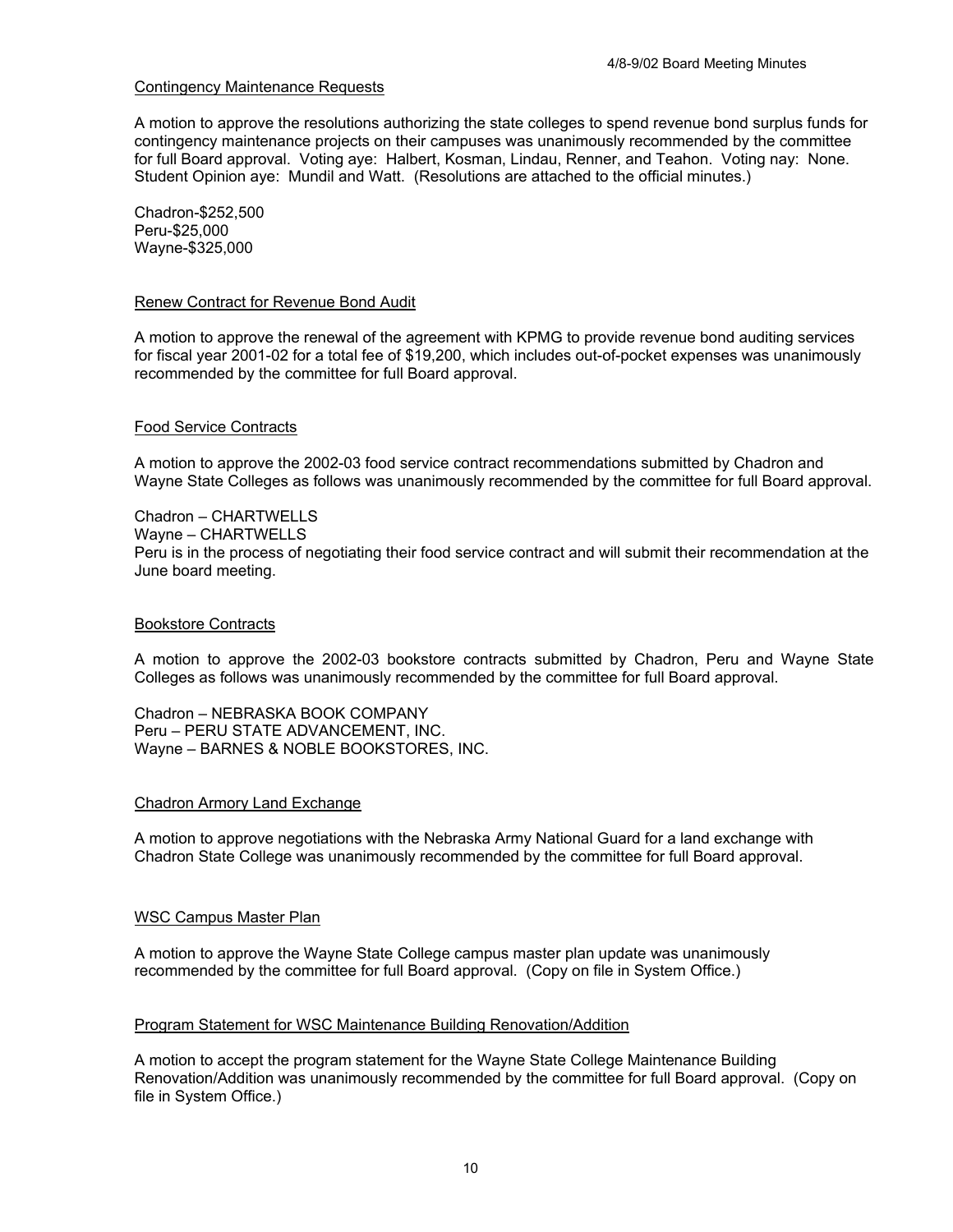# Program Statement for PSC Health & Fitness Complex Project

A motion to accept the program statement for the Peru State College Health and Fitness Complex project was unanimously recommended by the committee for full Board approval. (Copy on file in System Office.)

# Budget Revision for CSC Administration Building Renovation

A motion to approve the Chadron State College Administration Building Renovation budget revision was unanimously recommended by the committee for full Board approval. Voting aye: Halbert, Kosman, Lindau, Renner, and Teahon. Voting nay: None. Student Opinion aye: Mundil and Watt.

# Plan for Distributing Capital Improvement Funds

A motion to approve a plan for distributing capital improvement fund interest earnings was unanimously recommended by the committee for full Board approval. The plan would retain \$175,000 in interest earnings in the system account and distribute any excess above that amount to the individual colleges' accounts on a quarterly basis. Voting aye: Halbert, Kosman, Lindau, Renner, and Teahon. Voting nay: None. Student Opinion aye: Mundil and Watt.

### Ratify Substantial Completion of Peru State College Hoyt Science Building South Remodel

A motion to ratify the substantial completion of the Peru State College Hoyt Science Building South Remodel was unanimously recommended by the committee for full Board approval.

### Renaming of Sandoz Center

A motion to approve the renaming of the Old Library at Chadron State College as the Mari Sandoz High Plains Heritage Center was recommended by the committee for full Board approval.

# **ITEMS FOR INFORMATION AND DISCUSSION**

# **Academic and Personnel**

#### Personnel Actions

Personnel actions not requiring Board approval were reported for information. (Copies are attached to the official minutes.)

# Non-Resident Scholars Program Report

A summary of the 2001-02 non-resident scholars report was presented to the Board.

# **Fiscal and Facilities**

### Grant Applications and Awards

The following grant applications and awards were presented to the Board for information.

Wayne State College Applications

- Yesterday's Tomorrows: Past Visions of the American Future (Nebraska Humanities Council) -- \$2,000
- Determination of Caloric Content & Percent Protein in Soybeans (Nebraska Soybean Board) -- \$24,742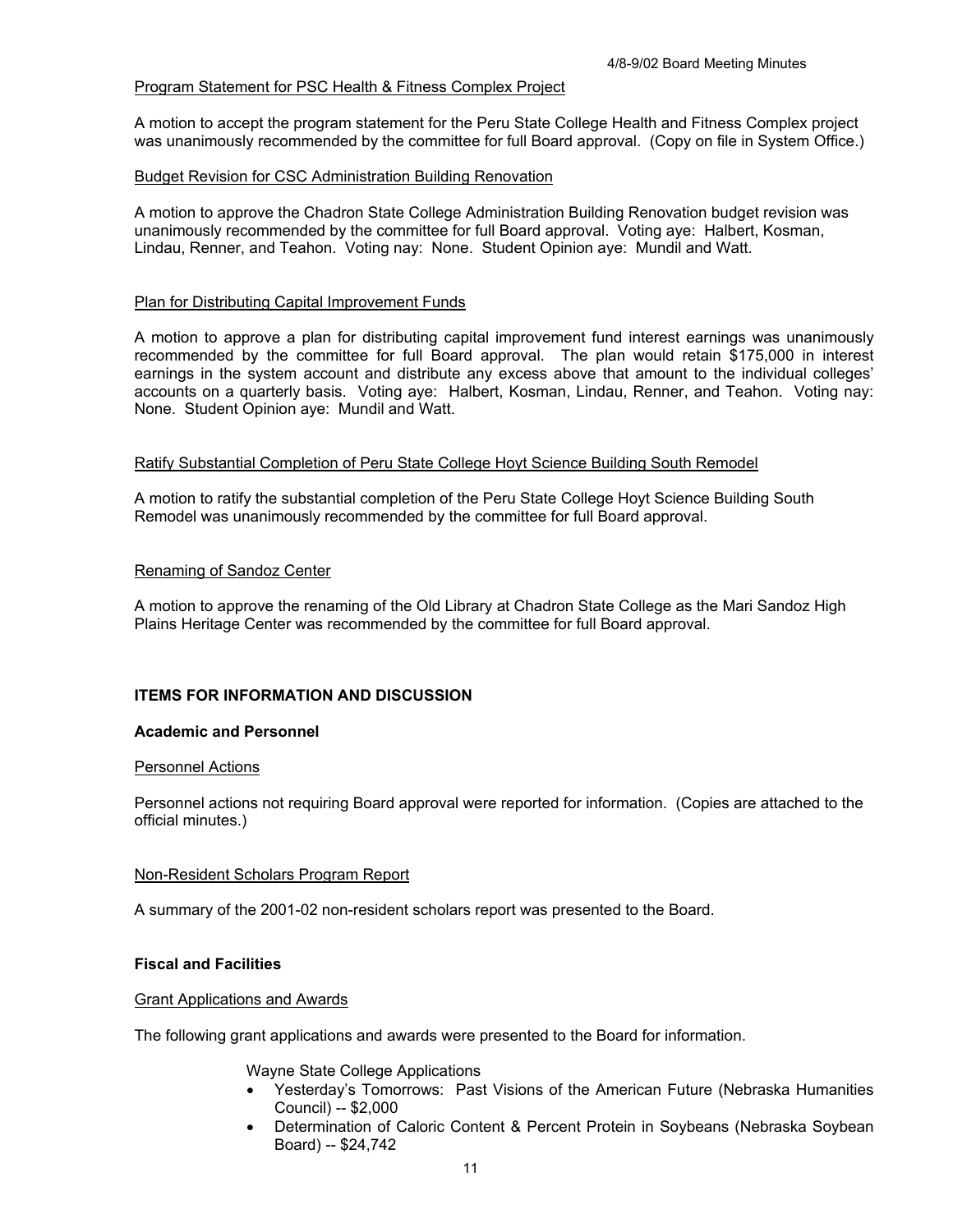Wayne State College Awards

- Mathematics & Economics: Connections for Life (National Council on Economic Education) -- \$2,500
- Research Grade Software (Gaussian 98W) (EPSCoR/Nebraska Academy of Sciences)  $-$  \$1,000
- Synthesis & Characterization of Aluminum with Hydroxy Carboxylates in Aqueous Solutions (EPSCoR/Nebraska Academy of Sciences) -- \$1,000
- Breaking New Ground: Carbon Management at the Farm Scale (Nebraska Environmental Trust/Center for Rural Affairs) -- \$1,500

# Contract and Change Orders

The following contracts and change orders were presented to the Board for information.

Chadron State College Contracts

- Miller Hall (replace condensate line between Miller Hall & Boiler House) -- \$9,323
- Armstrong Gymnasium (structural assessment) -- \$15,000
- Heat Plant (biomass fuel assessment) -- \$11,534
- Sandoz High Plains Heritage Center (fiber optic cable installation) -- \$6,292.67
- Maintenance Services Building (fiber optic cable installation) -- \$8,075.92
- Student Center (fiber optic cable installation) -- \$19,268.07

Peru State College Contracts

- Al Wheeler Activity Center (asbestos removal) -- \$1,070
- Boiler/Campus (steam system evaluation) -- \$8,988
- Al Wheeler Activity Center (mechanical room update) -- \$34,353
- Al Wheeler Activity Center (monitoring during asbestos abatement) --  $$1,150$
- AD Majors Hall (annual lease) -- \$29,960.82 plus \$7,423.92 for utilities
- Rock Parking Lot (lease) -- \$600
- Boiler/Campus Services Building (replace fuel oil heater) -- \$9,747.56

Wayne State College Contracts

- South of Studio Arts (site preparation for art project) -- \$36,507
- Energy Plant (energy plant renovation/addition) \$2,927,100

Chadron State College Change Orders

- Sandoz High Plains Heritage Center (#1 fiber optic cable installation) -- \$1,050 deduct
- Andrews Hall Dormitory (#2 dormitory suite renovation) -- \$8,500
- Memorial Hall (#6 framing, electrical changes, masonry repair) -- \$11,741
- Administration Building (addendum to program statement) -- \$7,650

Wayne State College Change Orders

- Ramsey Theatre (#5 changes to utilities, catwalk, repair balcony wall, misc. others) --\$15,236
- Ramsey Theatre (#6 reinsulate ductwork above auditorium) -- \$19,678
- Ramsey Theatre  $#7$  reinsulate piping above auditorium) -- \$18,739

# Physical Plant Status Reports

Physical plant status reports from each state college not requiring Board approval were reported for information. (Copies are attached to the official minutes.)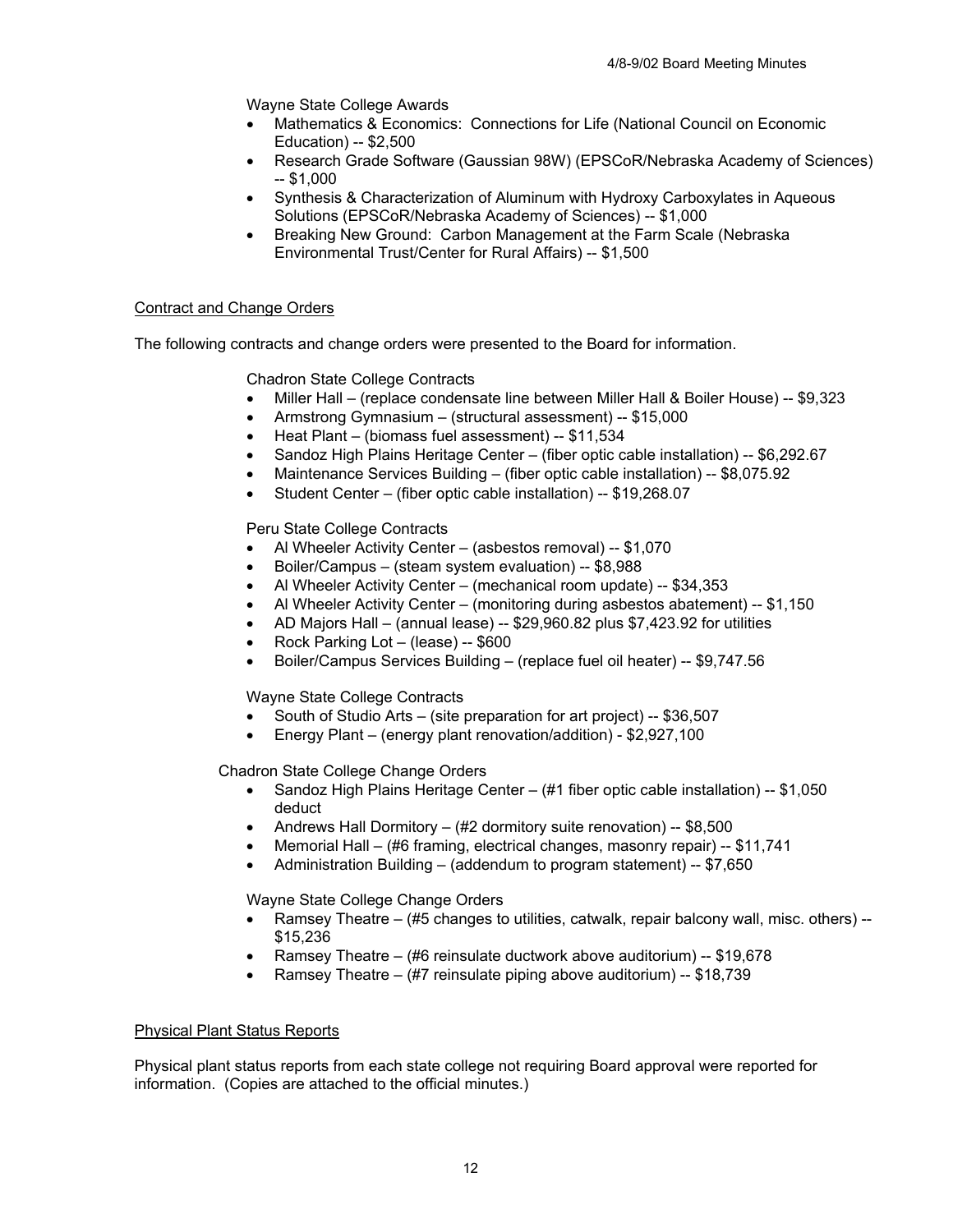# Capital Construction Progress Reports

The following capital construction progress reports not requiring Board approval were reported for information. (Copies are attached to the official minutes.)

# Chadron State College

- Maintenance Services Building Construction interim report
- Memorial Hall Renovation interim report
- Miller Hall Renovation and Conversion interim report
- Burkhiser Technology Complex Renovation interim report
- Sandoz High Plains Heritage Center Renovation/Construction initial report

# Peru State College

- Eliza Morgan Hall interim report
- T.J. Majors Hall interim report
- Centennial Complex final report
- Campus Services Building interim report
- Hoyt Science Building interim report
- Library/Old Gym Renovation interim report

# Wayne State College

- Connell Hall Renovation interim report
- Studio Arts Building Renovation interim report
- Ramsey Theatre Renovation/Addition interim report
- Terrace Hall Renovation interim report
- Energy Plant Purchase/Renovation initial report

# Potential Occupancy and Income Reports

The colleges provided potential 2002-03 occupancy and income projections.

# Peru Fourth-Year-Free Program

Peru State College provided an update on the retention/housing incentive program and its impact three years after implementation. The program was designed to keep students on campus past the initial two years and to reward students for making above average academic progress toward their degree goals. After three years, the program will be discontinued for new students starting with the 2002-03 school year in light of the cost to the College's revenue bond program. All current students will be allowed to participate in the program, if they meet the requirements as identified during the remainder of their attendance at Peru State.

# Peru, Majors Hall Lease Renewal

Peru's request to renew the A.D. Majors Hall lease agreement for July 1, 2002 through June 30, 2003 at a rate of \$1.13 per square foot for 26,514 square feet (for a total of \$29,960.82) has been approved by the Executive Director. The college is also authorized to use general funds to pay annual utility costs, with the cost not to exceed \$7,423.92.

# Review of Preliminary Operating and Capital Construction Budget Reports

The Colleges and System Office are in the process of preparing budget request items based on the guidelines approved by the Board at the February meeting. The requests, both operating and capital construction, are still undergoing refinement. The budget requests will be brought to the Board for approval at the June meeting.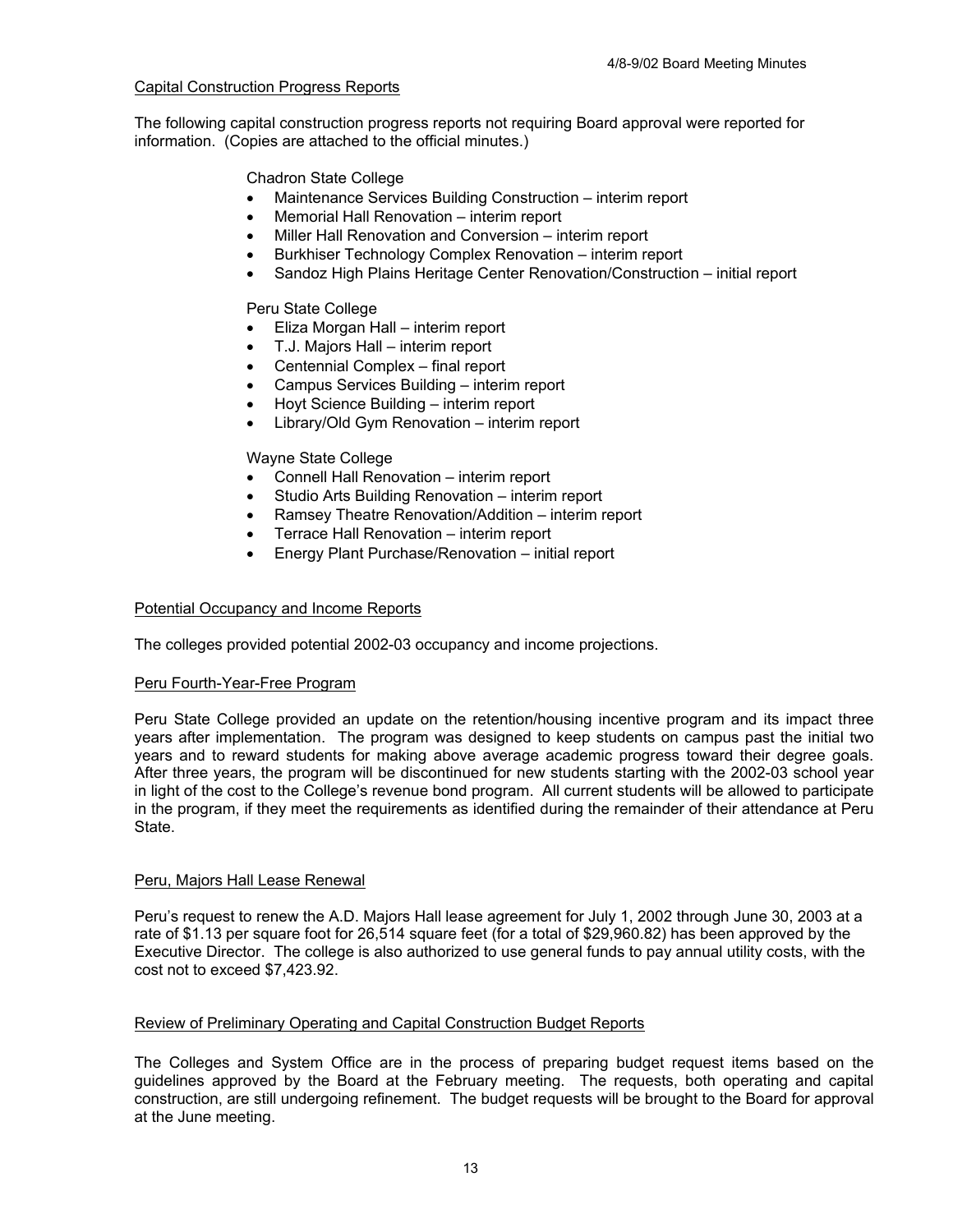### **MISCELLANEOUS INFORMATION ITEMS**

#### Executive Director's Report

Associate Executive Director for Administration & Finance, Jean Dale, informed the Board that Executive Director Stan Carpenter was in Lincoln working with the Legislature regarding the potential override of the Governor's veto on the appropriations and revenue bills.

Associate Executive Director Dale then gave the Executive Director's report in his absence. She thanked the outgoing student trustees, Katie Watt-Chadron, Tammie Mundil-Peru and Jennifer Chleboun-Wayne for their service on the Board of Trustees. She also announced the new student trustees recently appointed by the Governor—Kelly Bitner-Chadron, Clayton Seeba-Peru and Traci Coover-Wayne. She welcomed Clayton Seeba to the meeting.

Dale reported 317 applications had been received for the Board of Trustees scholarship. New efforts to market the program helped to increase the number of applications by 36 from last year.

Associate Executive Director Dale discussed preliminary budget information.

The following members of the Board of Trustees will be bringing greetings from the Board to the May commencement exercises at the three colleges—Larry Teahon-Chadron, Jeff Renner-Peru and Sheryl Lindau-Wayne.

### Presidents' Reports

Chadron State President Krepel reported that several additional activities had been held recently at Chadron including, Scholastic Day, Teacher Interview Day and a presentation by Congressman Tom Osborne. He further reported the tutoring program had received College Reading and Learning Association certification and the Students In Free Enterprise group were crowned champions at the regional competition.

Wayne State President Stearns announced the WSC strategic planning session held recently in Schuyler was a success. Many quality improvement projects undertaken as part of the AQIP process of accreditation will be displayed/shared with the campus community on April 16.

Peru State President Johnson announced several competitions for high school students had been held recently. The winners of these competitions received \$500 scholarships to attend Peru. These students and their parents have been invited to attend a brunch in recognition of their accomplishments.

#### Student Trustees' Reports

Student Trustee Watt reported everyone was preparing for the final weeks of the academic year and commencement.

Student Trustee Mundil reported that the "Early Start" program day for grade school students was held recently.

#### 2002-03 Board Meeting Schedule

A proposed meeting schedule will be presented at the June meeting for approval.